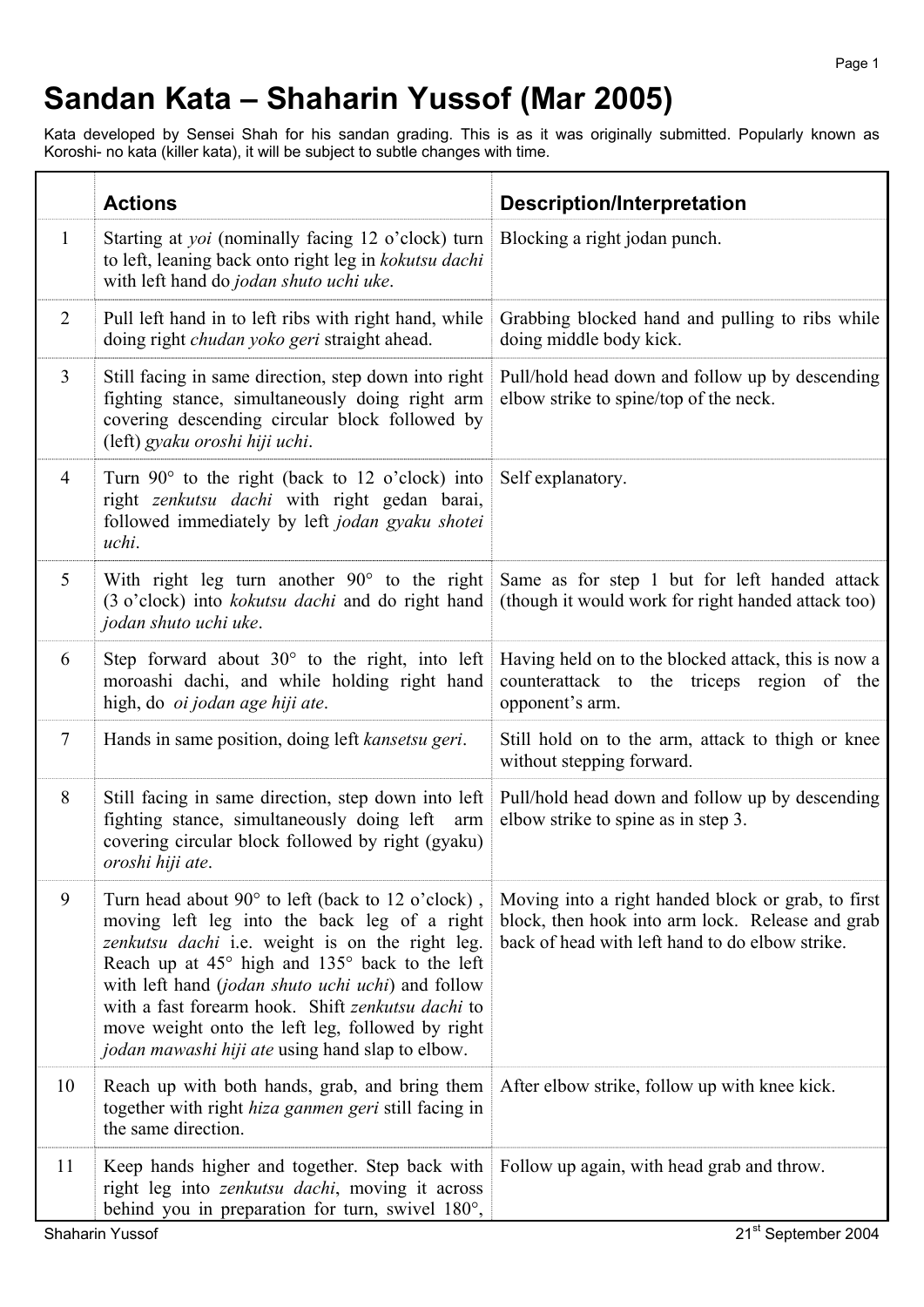## **Sandan Kata – Shaharin Yussof (Mar 2005)**

Kata developed by Sensei Shah for his sandan grading. This is as it was originally submitted. Popularly known as Koroshi- no kata (killer kata), it will be subject to subtle changes with time.

|    | and perform a two handed throw.                                                                                                                                                                                                                                                                                                                                                                                              |                                                                                                                                                                                             |
|----|------------------------------------------------------------------------------------------------------------------------------------------------------------------------------------------------------------------------------------------------------------------------------------------------------------------------------------------------------------------------------------------------------------------------------|---------------------------------------------------------------------------------------------------------------------------------------------------------------------------------------------|
| 12 | Turn again with back leg in <i>zenkutsu dachi</i> and<br>perform double <i>soto uke</i> block followed by a slow<br>double handed low block.                                                                                                                                                                                                                                                                                 |                                                                                                                                                                                             |
| 13 | Right jodan kakato geri.                                                                                                                                                                                                                                                                                                                                                                                                     |                                                                                                                                                                                             |
| 14 | Stomp forward into right moroashi dachi with<br>jodan oi-zuki 3 times. On last one, add chudan<br>gyaku zuki and strong KIAI.                                                                                                                                                                                                                                                                                                |                                                                                                                                                                                             |
| 15 | Turn 90° to left in left <i>zenkutsu dachi</i> with left<br>seiken gedan barai followed immediately by left<br><i>mae uraken sayu uchi</i> and follow up with step into<br>right zenkutsu dachi with chudan oi zuki                                                                                                                                                                                                          |                                                                                                                                                                                             |
| 16 | Step right back into gedan shuto juji uke.                                                                                                                                                                                                                                                                                                                                                                                   | Blocking low kick.                                                                                                                                                                          |
| 17 | Pull hands back to armpits as in shuto mawashi<br>uke and step forward again into right zenkutsu<br>dachi while performing fast the 2 <sup>nd</sup> half of shuto<br>mawashi chudan uke i.e jodan-chudan shotei uchi                                                                                                                                                                                                         | Grab the kick and twist, and push opponent over<br>backwards.                                                                                                                               |
| 18 | Step back with right leg into kake dachi, and turn<br>180° and perform right <i>chudan uchi uke</i> while in<br>right kokutsu dachi                                                                                                                                                                                                                                                                                          |                                                                                                                                                                                             |
| 19 | With the left leg step forward $45^{\circ}$ to the right into<br>a short left zenkutsu dachi while doing left jodan<br>ura kote uchi with haito uchi, while pulling right<br>hand<br>back<br>into<br>ready punch position,<br>simultaneously performing a backward sweep<br>with the left leg by stepping back into left<br>zenkutsu dachi, now facing 90° or more clockwise<br>from the starting position of this sequence. | Grab the blocked attacking arm and pull in to<br>chambered position. Forearm strike to opponent's<br>neck, while sweeping him off his feet onto the<br>ground while STILL holding onto arm. |
| 20 | Left hand continues sweep downwards and<br>technique is followed up with a right gedan oi zuki<br>on the right of your right leg and followed by a<br>left <i>gyaku zuki</i> on the left side of your right leg.<br><b>KIAI</b> on second punch                                                                                                                                                                              | Opponent is on the ground. You're holding his<br>arm against/across your right thigh. First punch is<br>to break the arm across your knee, second is punch<br>to face.                      |
| 21 | Staying low, look up and to the right. Move left<br>leg into kake dachi, move right leg into kiba dachi<br>and do right chudan jun zuki.                                                                                                                                                                                                                                                                                     |                                                                                                                                                                                             |
| 22 | Open right hand and rotate the wrist clockwise<br>slow kake-uke, the pull the hand in fast towards<br>left hand in chambered position. Simultaneously<br>do sideways tsuri-ashi followed by right chudan                                                                                                                                                                                                                     | Wrist rotation is because <i>jun zuki</i> was grabbed,<br>possibly with both hands. Rotation is a release<br>and counter-grab technique to wrist.                                           |